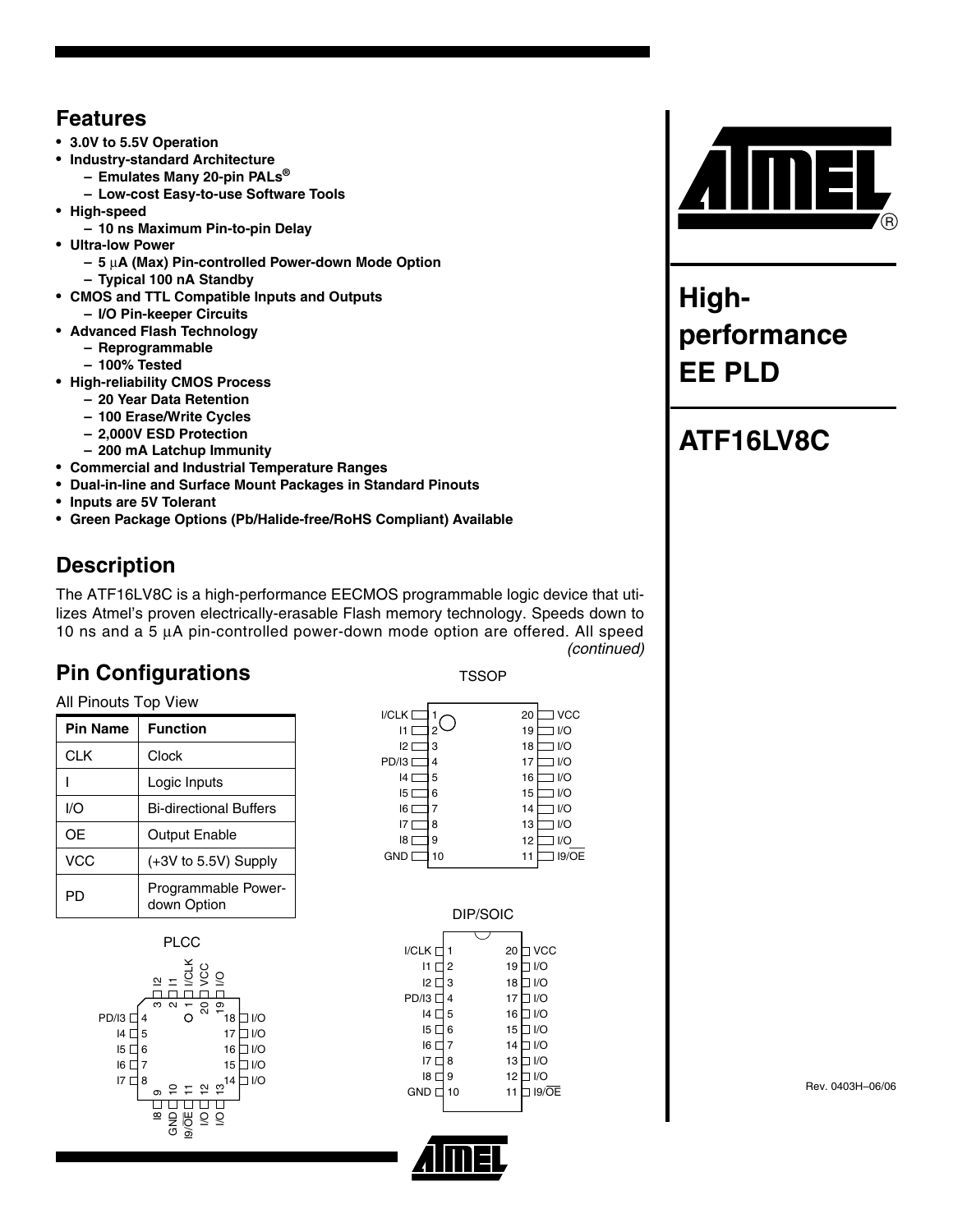

ranges are specified over the full 3.0V to 5.25V range for industrial and commercial temperature ranges.

The ATF16LV8C incorporates a superset of the generic architectures, which allows direct replacement of the 16R8 family and most 20-pin combinatorial PLDs. Eight outputs are each allocated eight product terms. Three different modes of operation, configured automatically with software, allow highly complex logic functions to be realized.

#### **Block Diagram**

The ATF16LV8C can significantly reduce total system power, thereby enhancing system reliability and reducing power supply costs. When pin 4 is configured as the power-down control pin, supply current drops to less than 5 µA whenever the pin is high. If the power-down feature isn't required for a particular application, pin 4 may be used as a logic input. Also, the pin keeper circuits eliminate the need for internal pull-up resistors along with their attendant power consumption.



Note: 1. Includes optional PD control pin.

#### **Absolute Maximum Ratings\***

| Voltage on Any Pin with                         |
|-------------------------------------------------|
| Voltage on Input Pins<br>with Respect to Ground |
| Programming Voltage with                        |

- \*NOTICE: Stresses beyond those listed under "Absolute Maximum Ratings" may cause permanent damage to the device. This is a stress rating only and functional operation of the device at these or any other conditions beyond those indicated in the operational sections of this specification is not implied. Exposure to absolute maximum rating conditions for extended periods may affect device reliability.
- <span id="page-1-0"></span>Note: 1. Minimum voltage is -0.6V DC, which may undershoot to -2.0V for pulses of less than 20 ns. Maximum output pin voltage is  $Vec + 0.75V$  DC, which may overshoot to 7.0V for pulses of less than 20 ns.

## **DC and AC Operating Conditions**

|                                        | Commercial   |
|----------------------------------------|--------------|
| <b>Operating Temperature (Ambient)</b> | 0°C - 70°C   |
| V <sub>CC</sub> Power Supply           | 3.0V to 5.5V |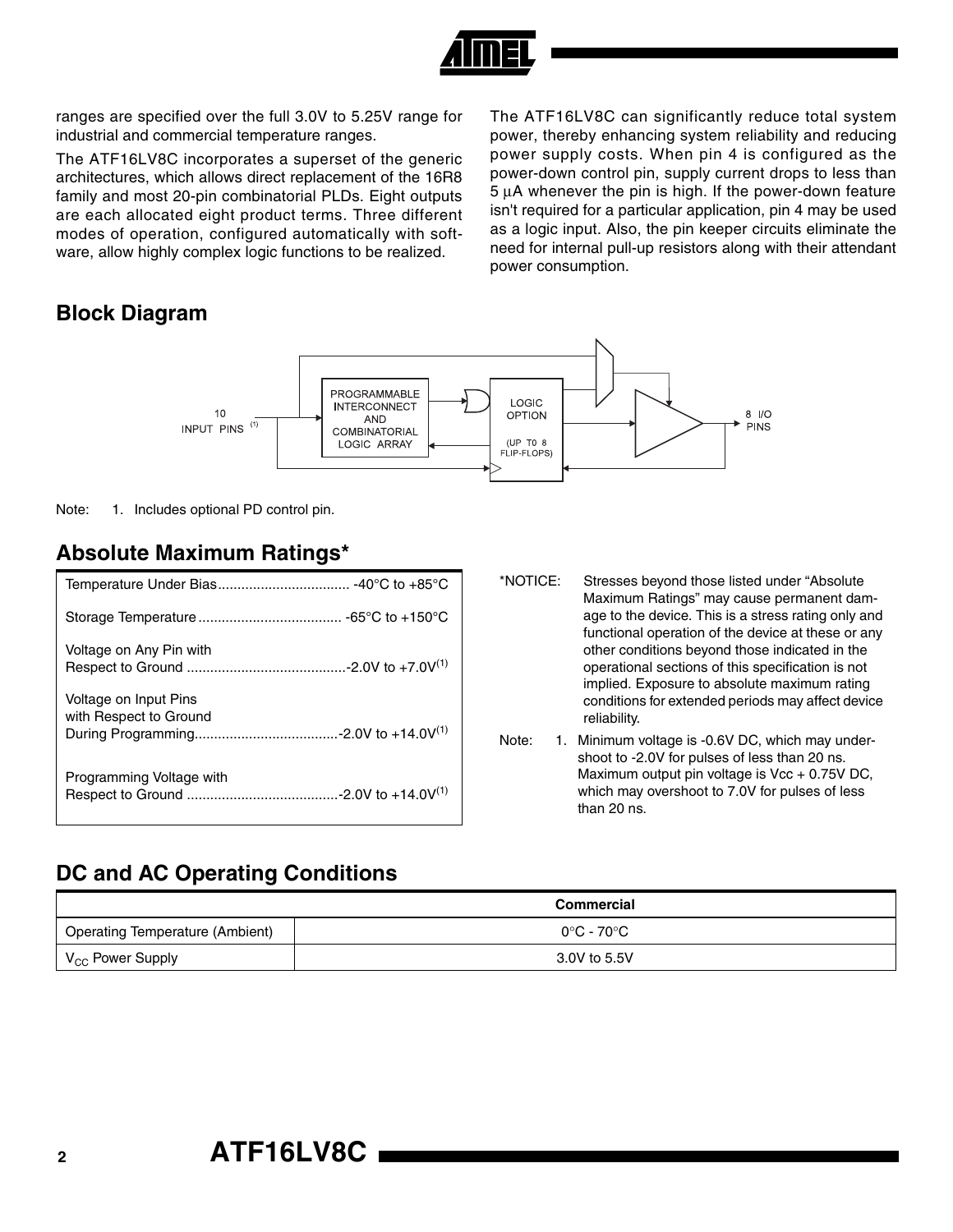| Symbol                   | <b>Parameter</b>                      | Condition $(2)$                                                 | Min    | <b>Typ</b>   | Max                 | <b>Units</b> |
|--------------------------|---------------------------------------|-----------------------------------------------------------------|--------|--------------|---------------------|--------------|
| I <sub>IL</sub>          | Input or I/O Low Leakage Current      | $0 \leq V_{IN} \leq V_{IL}$ (Max)                               |        |              | $-10$               | μA           |
| Iн                       | Input or I/O High Leakage Current     | $1.8 \leq V_{IN} \leq V_{CC}$                                   |        |              | 10                  | μA           |
| $I_{CC1}$ <sup>(1)</sup> | Power Supply Current                  | 15 MHz, $V_{CC}$ = Max,<br>$V_{IN} = 0, V_{CC}$<br>Outputs Open |        | Com.<br>Ind. | 55<br>60            | mA           |
| $I_{PD}$ <sup>(1)</sup>  | Power Supply Current, Power-down Mode | $V_{CC}$ = Max,<br>$V_{IN}$ = 0, $V_{CC}$                       |        | 0.1          | 5                   | μA           |
| $I_{OS}$                 | <b>Output Short Circuit Current</b>   | $V_{OUT} = 0.5V;$<br>$V_{CC}$ = 3V; T <sub>A</sub> = 25°C       |        |              | $-150$              | mA           |
| $V_{IL}$                 | Input Low Voltage                     | $MIN < V_{CC} < Max$                                            | $-0.5$ |              | 0.8                 | $\vee$       |
| $V_{\text{IH}}$          | Input High Voltage                    |                                                                 | 2.0    |              | $V_{\text{CC}} + 1$ | $\vee$       |
| $V_{OL}$                 | <b>Output Low Voltage</b>             | $V_{\rm CC}$ = Min; All Outputs<br>$I_{OL} = 8 \text{ mA}$      |        |              | 0.5                 | $\vee$       |
| $V_{OH}$                 | Output High Voltage                   | $V_{\rm CC}$ = Min<br>$I_{OH} = -4 \text{ mA}$                  | 2.4    |              |                     | $\vee$       |
| $I_{OL}$                 | <b>Output Low Current</b>             | $V_{CC}$ = Min                                                  | 8      |              |                     | mA           |
| $I_{OH}$                 | <b>Output High Current</b>            | $V_{\rm CC}$ = Min                                              | -4     |              |                     | mA           |

## **DC Characteristics**

<span id="page-2-2"></span><span id="page-2-0"></span>Note:  $1.$  All  $I_{CC}$  parameters measured with outputs open.

2. For DC characteristics, the test condition of  $V_{CC}$  = Max corresponds to 3.6V.

# **AC Waveforms**[\(1\)](#page-2-1)



<span id="page-2-1"></span>Note: 1. Timing measurement reference is 1.5V. Input AC driving levels are 0.0V and 3.0V, unless otherwise specified.

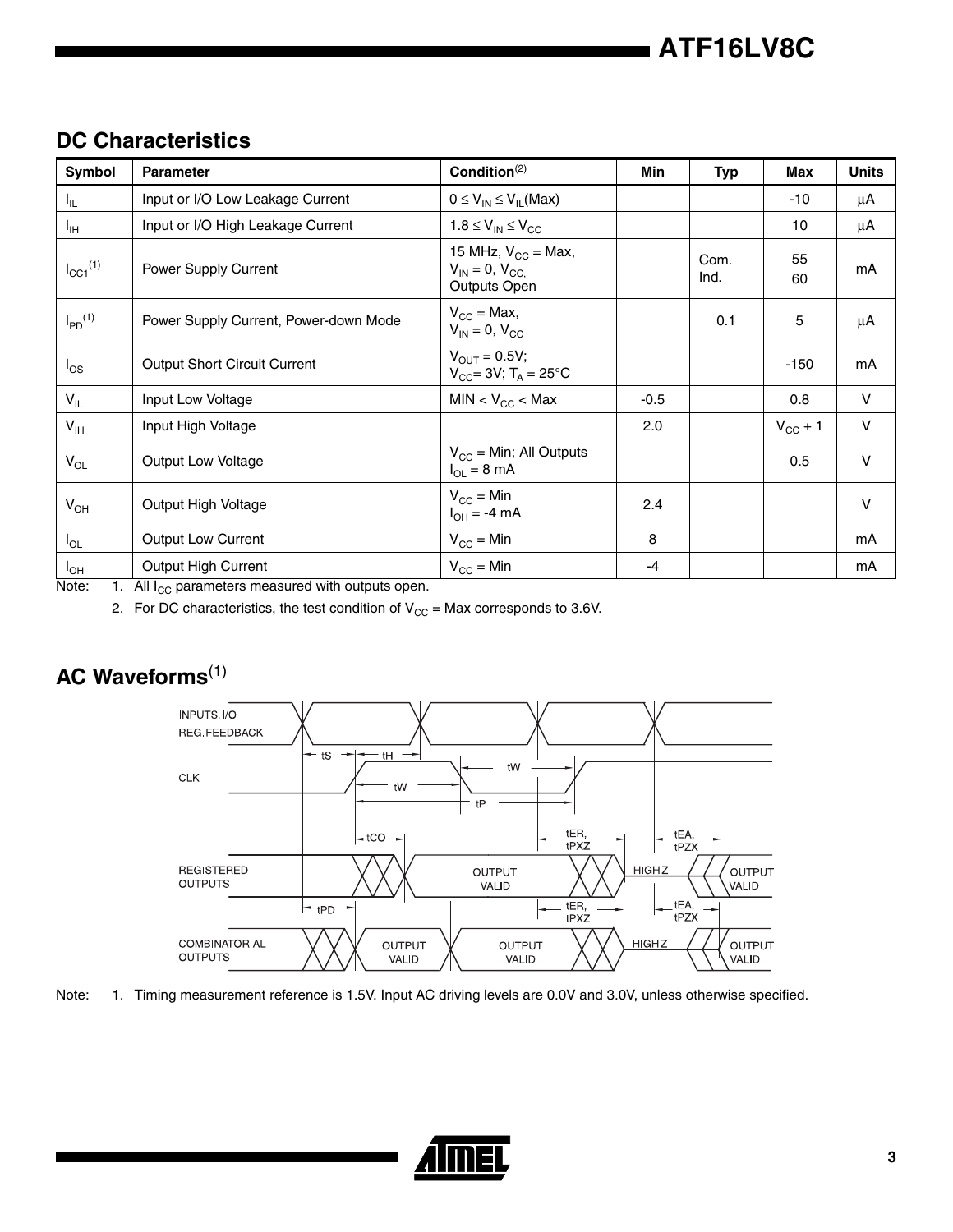

## **AC Characteristics**

|                   |                                            |                | $-10$ |                | $-15$      |              |
|-------------------|--------------------------------------------|----------------|-------|----------------|------------|--------------|
| Symbol            | <b>Parameter</b>                           | <b>Min</b>     | Max   | <b>Min</b>     | <b>Max</b> | <b>Units</b> |
| $t_{\mathsf{PD}}$ | Input or Feedback to Non-Registered Output | 1              | 10    |                | 15         | ns           |
| $t_{CF}$          | Clock to Feedback                          |                | 5     |                | 8          | ns           |
| $t_{CO}$          | Clock to Output                            | $\overline{c}$ | 7     | $\overline{c}$ | 10         | ns           |
| $t_{\rm S}$       | Input or Feedback Setup Time               | $\overline{7}$ |       | 12             |            | ns           |
| $t_H$             | Input Hold Time                            | $\mathbf 0$    |       | $\mathbf 0$    |            | ns           |
| $t_{\mathsf{P}}$  | <b>Clock Period</b>                        | 12             |       | 16             |            | ns           |
| $t_{\mathsf{W}}$  | Clock Width                                |                |       | 8              |            | ns           |
|                   | External Feedback $1/(tS+tCO)$             |                | 71.4  |                | 45.5       | <b>MHz</b>   |
| $f_{MAX}$         | Internal Feedback $1/(t_s + t_{CF})$       |                | 83.3  |                | 50         | <b>MHz</b>   |
|                   | No Feedback $1/(t_p)$                      |                | 83.3  |                | 62.5       | <b>MHz</b>   |
| $t_{EA}$          | Input to Output Enable - Product Term      | 3              | 10    | 3              | 15         | ns           |
| $t_{ER}$          | Input to Output Disable - Product Term     | $\overline{c}$ | 10    | $\overline{2}$ | 15         | ns           |
| t <sub>PZX</sub>  | OE pin to Output Enable                    | $\overline{2}$ | 8     | $\overline{2}$ | 15         | ns           |
| t <sub>PXZ</sub>  | OE pin to Output Disable                   | 1.5            | 8     | 1.5            | 15         | ns           |

## **Power-down AC Characteristics**<sup>[\(1\)](#page-3-0)[\(2\)](#page-3-1)[\(3\)](#page-3-2)</sup>

|                   |                                |     | $-10$ | $-15$      |            |              |
|-------------------|--------------------------------|-----|-------|------------|------------|--------------|
| Symbol            | <b>Parameter</b>               | Min | Max   | <b>Min</b> | <b>Max</b> | <b>Units</b> |
| t <sub>IVDH</sub> | Valid Input before PD High     | 10  |       | 15         |            | ns           |
| $t_{GVDH}$        | Valid OE before PD High        | 0   |       | 0          |            | ns           |
| $t_{\text{CVDH}}$ | Valid Clock before PD High     | 0   |       | 0          |            | ns           |
| $t_{DHIX}$        | Input Don't Care after PD High |     | 10    |            | 15         | ns           |
| $t_{DHGX}$        | OE Don't Care after PD High    |     | 10    |            | 15         | ns           |
| $t_{\text{DHCX}}$ | Clock Don't Care after PD High |     | 10    |            | 15         | ns           |
| $t_{\text{DLIV}}$ | PD Low to Valid Input          |     | 10    |            | 15         | ns           |
| t <sub>DLGV</sub> | PD Low to Valid OE             |     | 25    |            | 30         | ns           |
| $t_{\text{DLCV}}$ | PD Low to Valid Clock          |     | 25    |            | 30         | ns           |
| $t_{\text{DLOV}}$ | PD Low to Valid Output         |     | 30    |            | 35         | ns           |

<span id="page-3-2"></span><span id="page-3-1"></span><span id="page-3-0"></span>Notes: 1. Output data is latched and held.

2. High-Z outputs remain High-Z.

3. Clock and input transitions are ignored.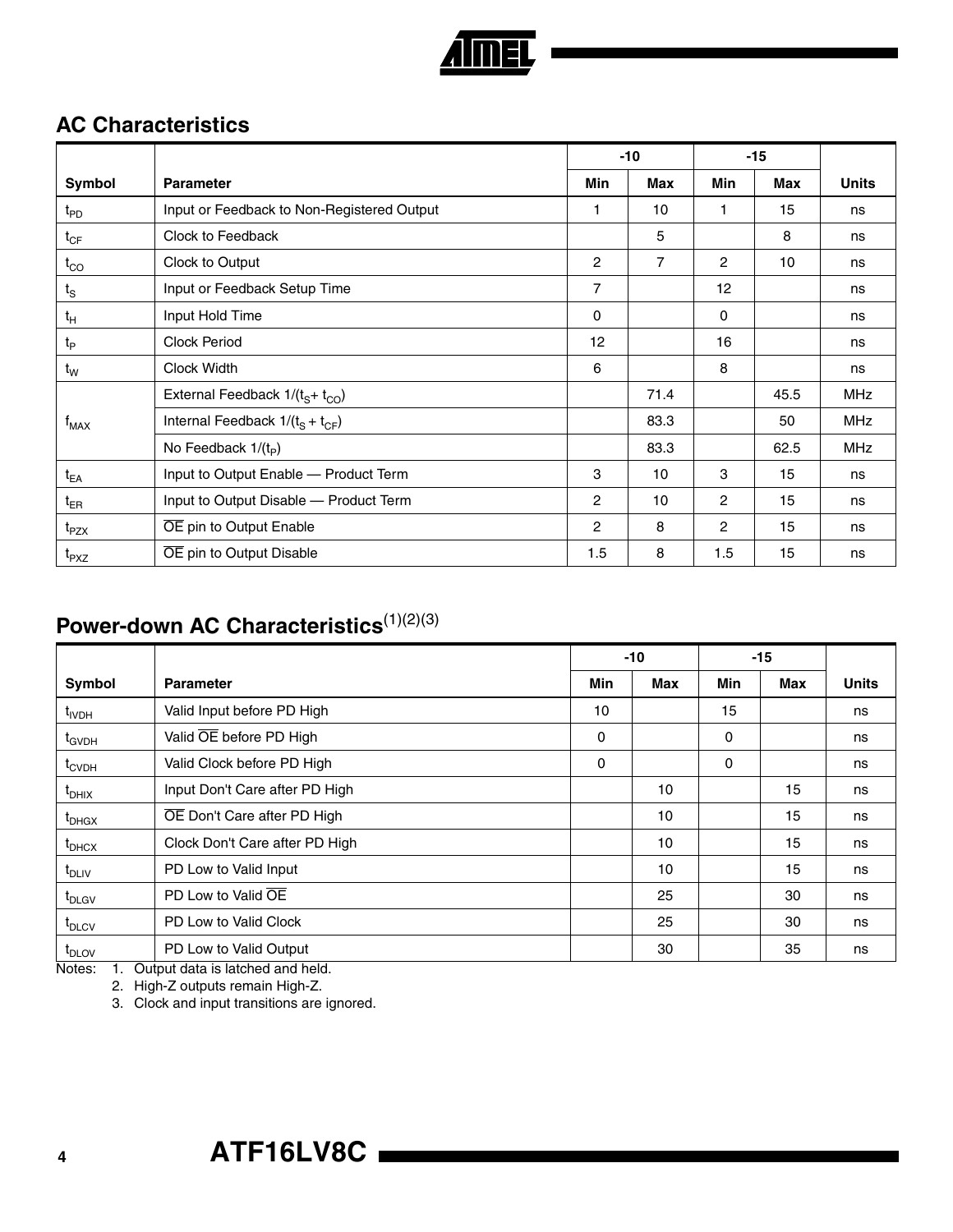## **Input Test Waveforms and Measurement Levels:**



 $t_{\rm B}$ ,  $t_{\rm F}$  < 1.5ns (10% to 90%)

#### **Output Test Loads: Commercial**



Note: Similar devices are tested with slightly different loads. These load differences may affect output signals' delay and slew rate. Atmel devices are tested with sufficient margins to meet compatible devices.

## **Pin Capacitance**

 $(f = 1 \text{ MHz}, T = 25^{\circ} \text{C})^{(1)}$  $(f = 1 \text{ MHz}, T = 25^{\circ} \text{C})^{(1)}$  $(f = 1 \text{ MHz}, T = 25^{\circ} \text{C})^{(1)}$ 

|                      | Typ | <b>Max</b> | Units   | <b>Conditions</b>     |
|----------------------|-----|------------|---------|-----------------------|
| ⌒<br>$V_{\text{IN}}$ |     |            | n⊢<br>ັ | $V_{IN} = 0V$         |
| $v_{\text{OUT}}$     |     |            | n⊢<br>ັ | $V_{\text{OUT}} = 0V$ |

<span id="page-4-0"></span>Note: 1. Typical values for nominal supply voltage. This parameter is only sampled and is not 100% tested.

## **Power-up Reset**

The ATF16LV8C's registers are designed to reset during power-up. At a point delayed slightly from  $V_{CC}$  crossing  $V_{RST}$ , all registers will be reset to the low state. As a result, the registered output state will always be high on power-up.

This feature is critical for state machine initialization. However, due to the asynchronous nature of reset and the uncertainty of how  $V_{CC}$  actually rises in the system, the following conditions are required:

- 1. The  $V_{CC}$  rise must be monotonic from below 0.7V.
- 2. The signals from which the clock is derived must remain stable during  $T_{PR}$ .
- 3. After  $T_{PR}$ , all input and feedback setup times must be met before driving the clock term high.



| <b>Parameter</b>            | <b>Description</b>            | Typ | Max   | <b>Units</b> |
|-----------------------------|-------------------------------|-----|-------|--------------|
| PR                          | Power-up<br><b>Reset Time</b> | 600 | 1,000 | ns           |
| $\mathsf{v}_{\texttt{RST}}$ | Power-up<br>Reset<br>Voltage  | 2.5 | 3.0   | ν            |

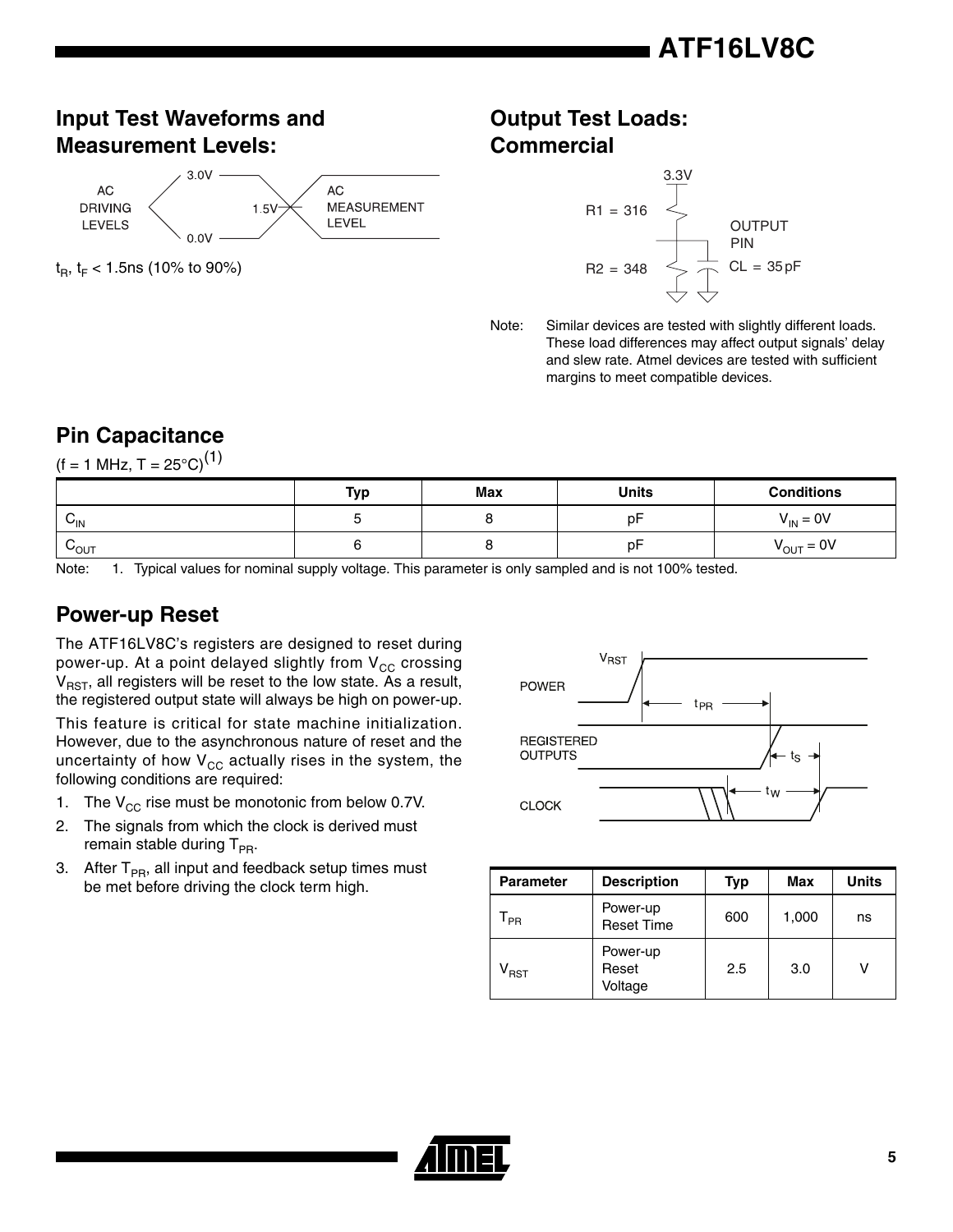

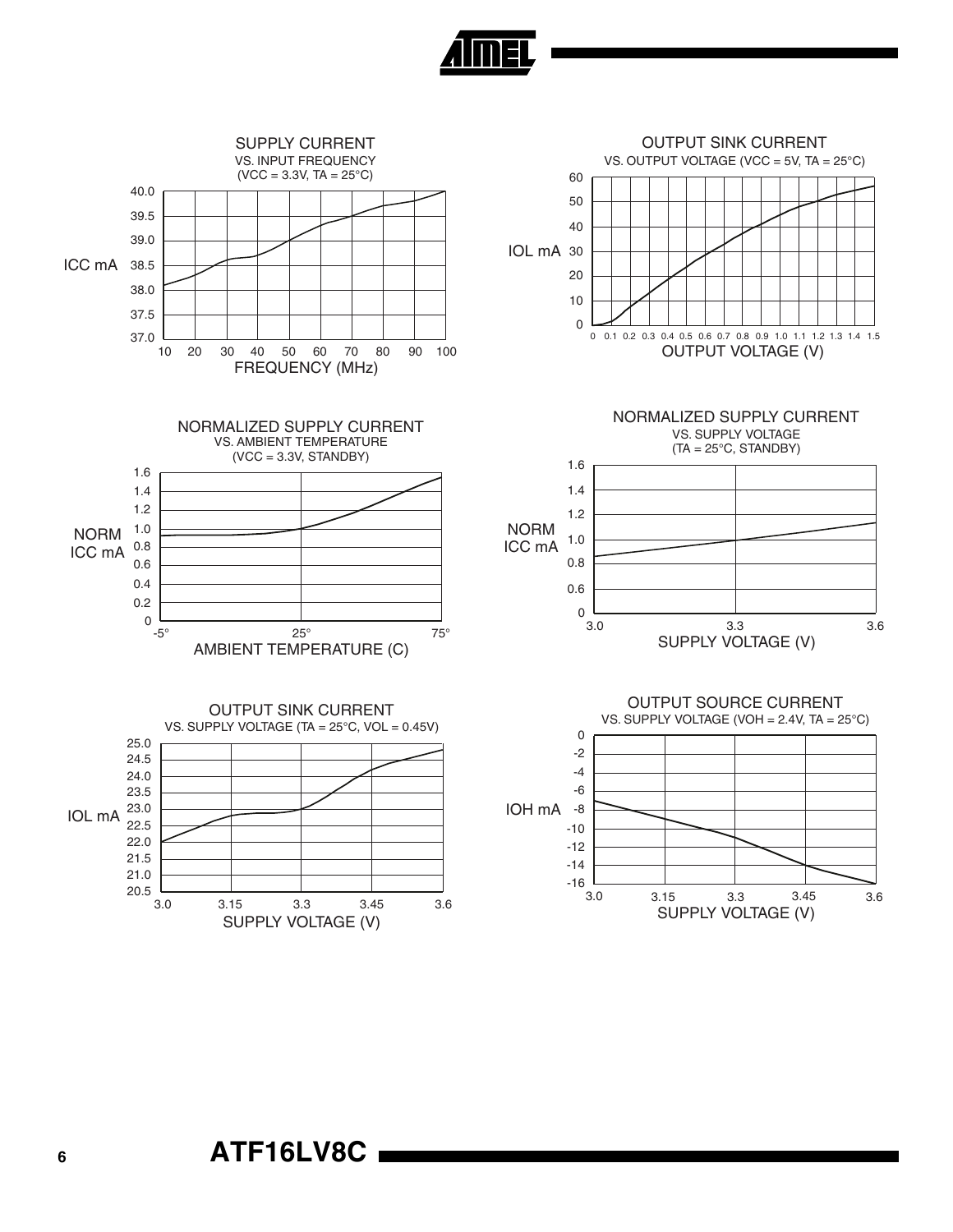

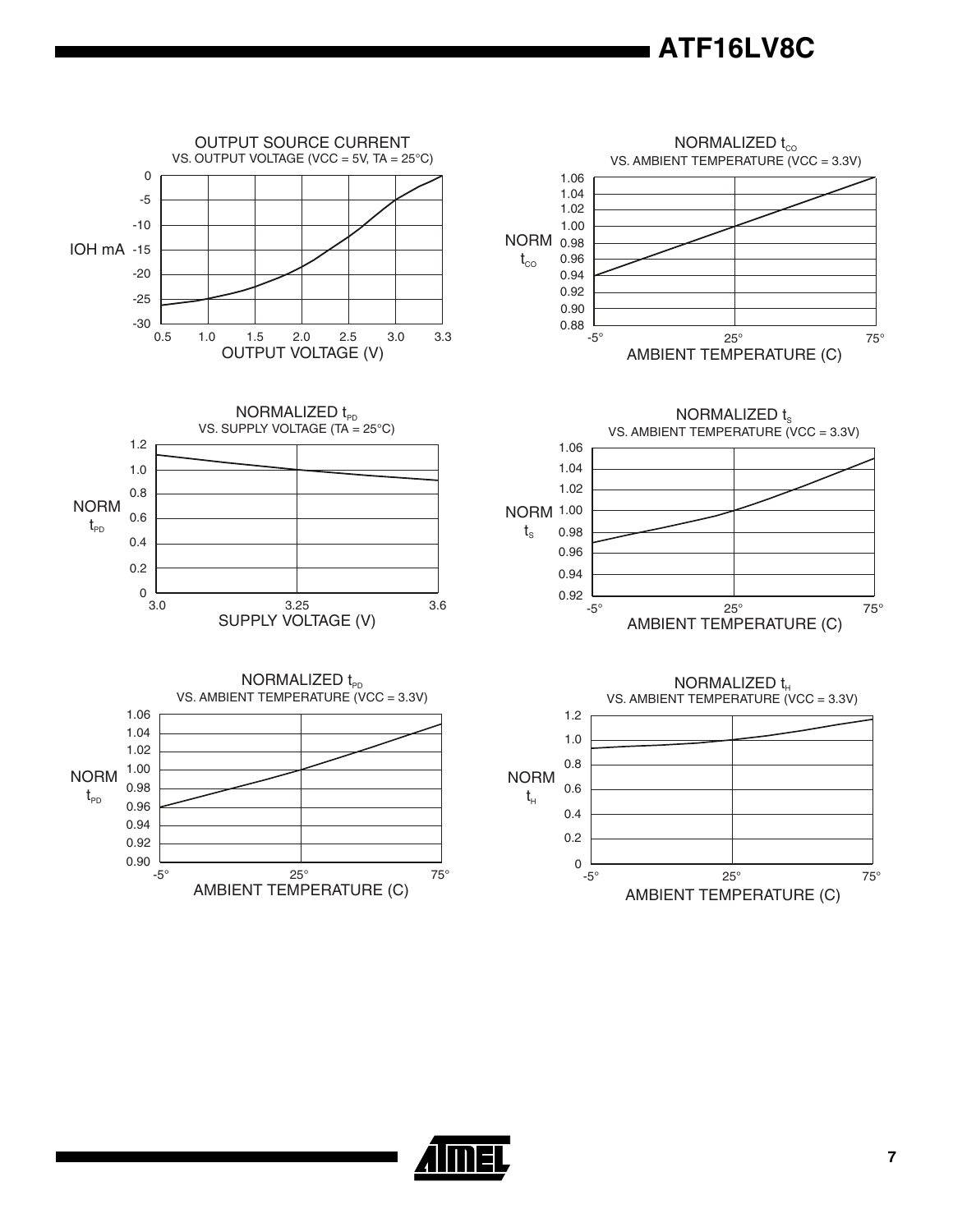

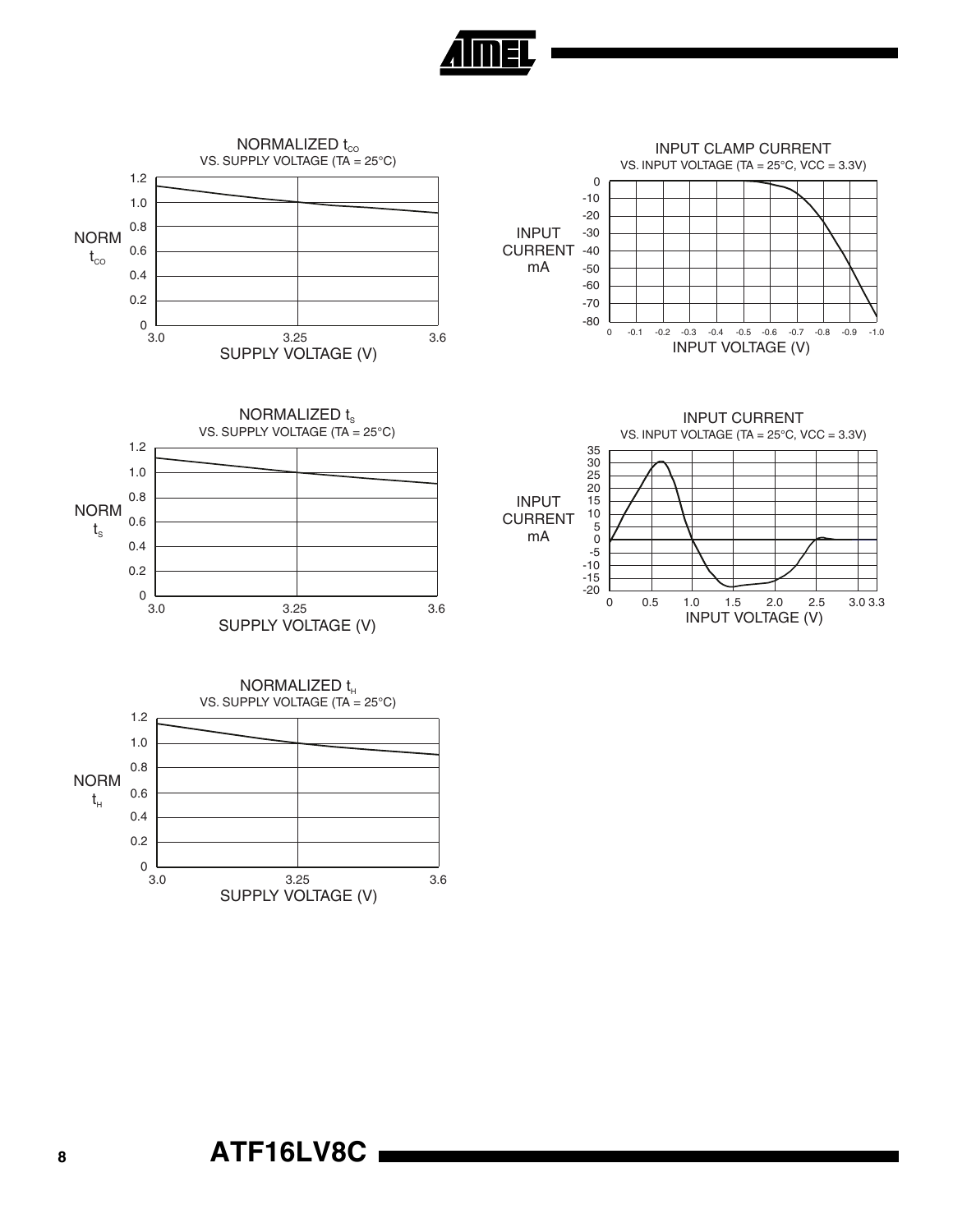

| $t_{\text{PD}}$<br>(ns) | $t_{\rm s}$<br>(ns) | $t_{\rm CO}$<br>(ns) | <b>Ordering Code</b> | Package    | <b>Operation Range</b>                     |
|-------------------------|---------------------|----------------------|----------------------|------------|--------------------------------------------|
| 10                      | $\overline{7}$      | $\overline{7}$       | ATF16LV8C-10JC       | 20J        | Commercial                                 |
|                         |                     |                      | ATF16LV8C-10PC       | 20P3       | (0 $\rm ^{\circ}C$ to 70 $\rm ^{\circ}C$ ) |
|                         |                     |                      | ATF16LV8C-10SC       | 20S        |                                            |
|                         |                     |                      | ATF16LV8C-10XC       | 20X        |                                            |
| 15                      | 12                  | 10                   | ATF16LV8C-15JC       | 20J        | Commercial                                 |
|                         |                     |                      | ATF16LV8C-15PC       | 20P3       | (0 $\rm ^{\circ}C$ to 70 $\rm ^{\circ}C$ ) |
|                         |                     |                      | ATF16LV8C-15SC       | 20S        |                                            |
|                         |                     |                      | ATF16LV8C-15XC       | 20X        |                                            |
| 10                      | $\overline{7}$      | 7                    | ATF16LV8C-10JI       | 20J        | Industrial                                 |
|                         |                     |                      | ATF16LV8C-10PI       | 20P3       | (-40 $\degree$ C to 85 $\degree$ C)        |
|                         |                     |                      | ATF16LV8C-10SI       | <b>20S</b> |                                            |
|                         |                     |                      | ATF16LV8C-10XI       | 20X        |                                            |
| 15                      | 12                  | 10                   | ATF16LV8C-15JI       | 20J        | Industrial                                 |
|                         |                     |                      | ATF16LV8C-15PI       | 20P3       | $(-40^{\circ}$ C to 85 $^{\circ}$ C)       |
|                         |                     |                      | ATF16LV8C-15SI       | 20S        |                                            |
|                         |                     |                      | ATF16LV8C-15XI       | 20X        |                                            |

## **Ordering Information**

## **Green Package Options (Pb/Halide-free/RoHS Compliant)**

| t <sub>PD</sub><br>(ns) | ເຊ<br>(ns) | 'co<br>(ns) | <b>Ordering Code</b> | Package | <b>Operation Range</b>               |
|-------------------------|------------|-------------|----------------------|---------|--------------------------------------|
| 10                      |            |             | ATF16LV8C-10JU       | 20J     | Industrial                           |
|                         |            |             | ATF16LV8C-10SU       | 20S     | $(-40^{\circ}$ C to 85 $^{\circ}$ C) |
|                         |            |             | ATF16LV8C-10XU       | 20X     |                                      |

## **Using "C" Product for Industrial**

To use commercial product for industrial temperature ranges, simply de-rate  $I_{CC}$  by 15% on the "C" device. No speed de-rating is necessary.

|             | Package Type                                                    |  |  |
|-------------|-----------------------------------------------------------------|--|--|
| <b>20J</b>  | 20-lead, Plastic J-leaded Chip Carrier (PLCC)                   |  |  |
| <b>20P3</b> | 20-lead, 0.300" Wide, Plastic Dual Inline Package (PDIP)        |  |  |
| <b>20S</b>  | 20-lead, 0.300" Wide, Plastic Gull-wing Small Outline (SOIC)    |  |  |
| <b>20X</b>  | 20-lead, 4.4 mm Wide, Plastic Thin Shrink Small Outline (TSSOP) |  |  |

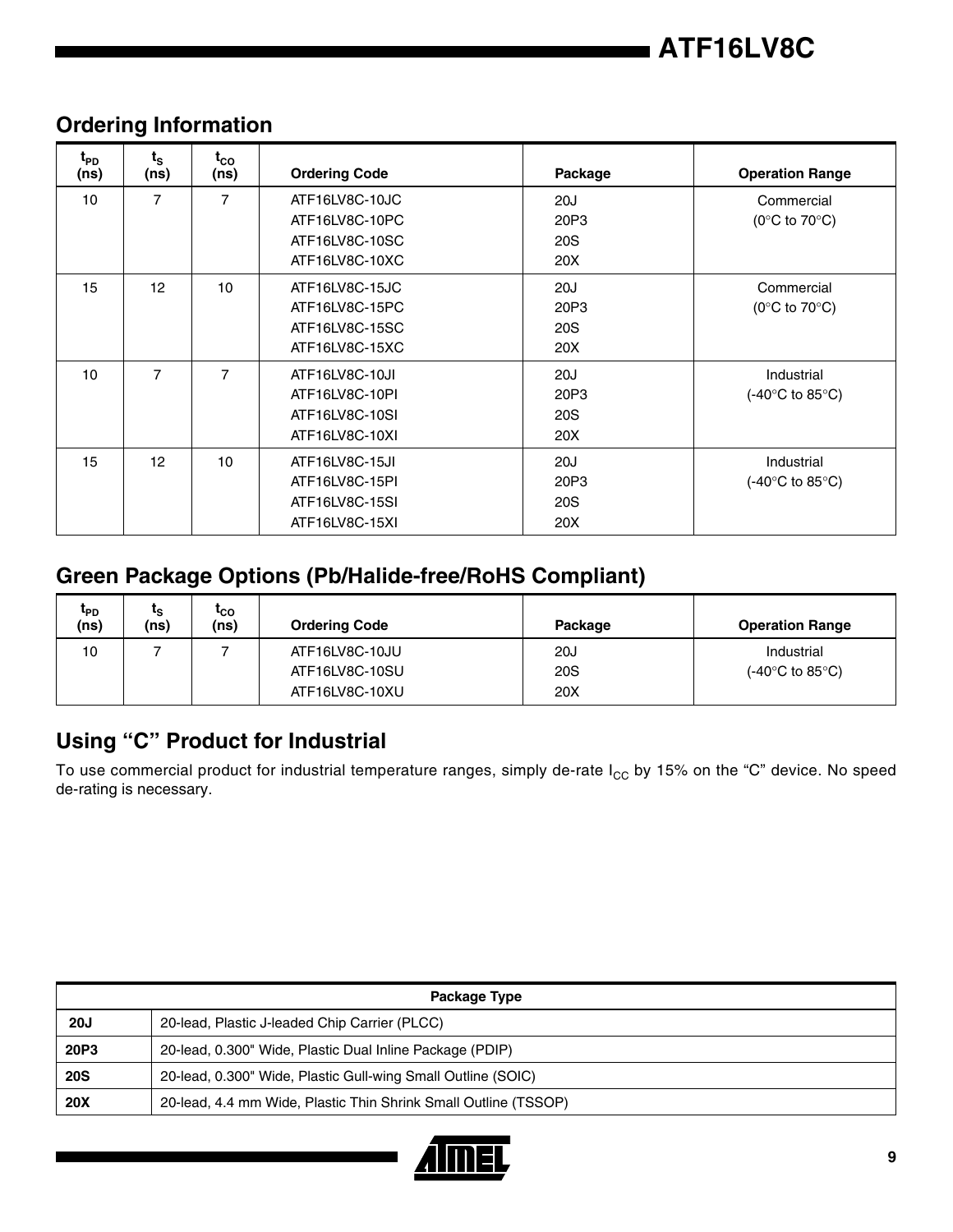

## **Packaging Information**

#### **20J – PLCC**

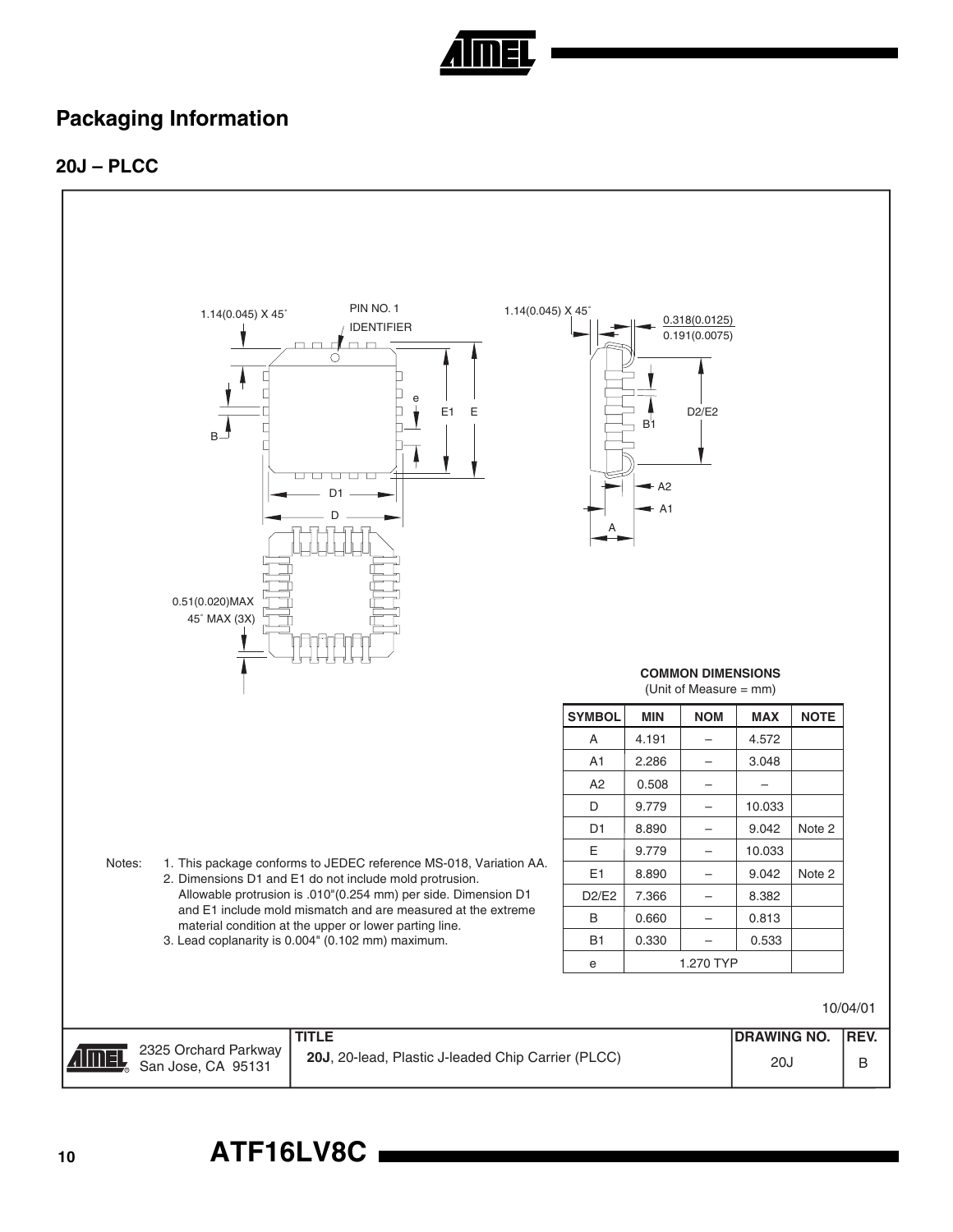#### **20P3 – PDIP**



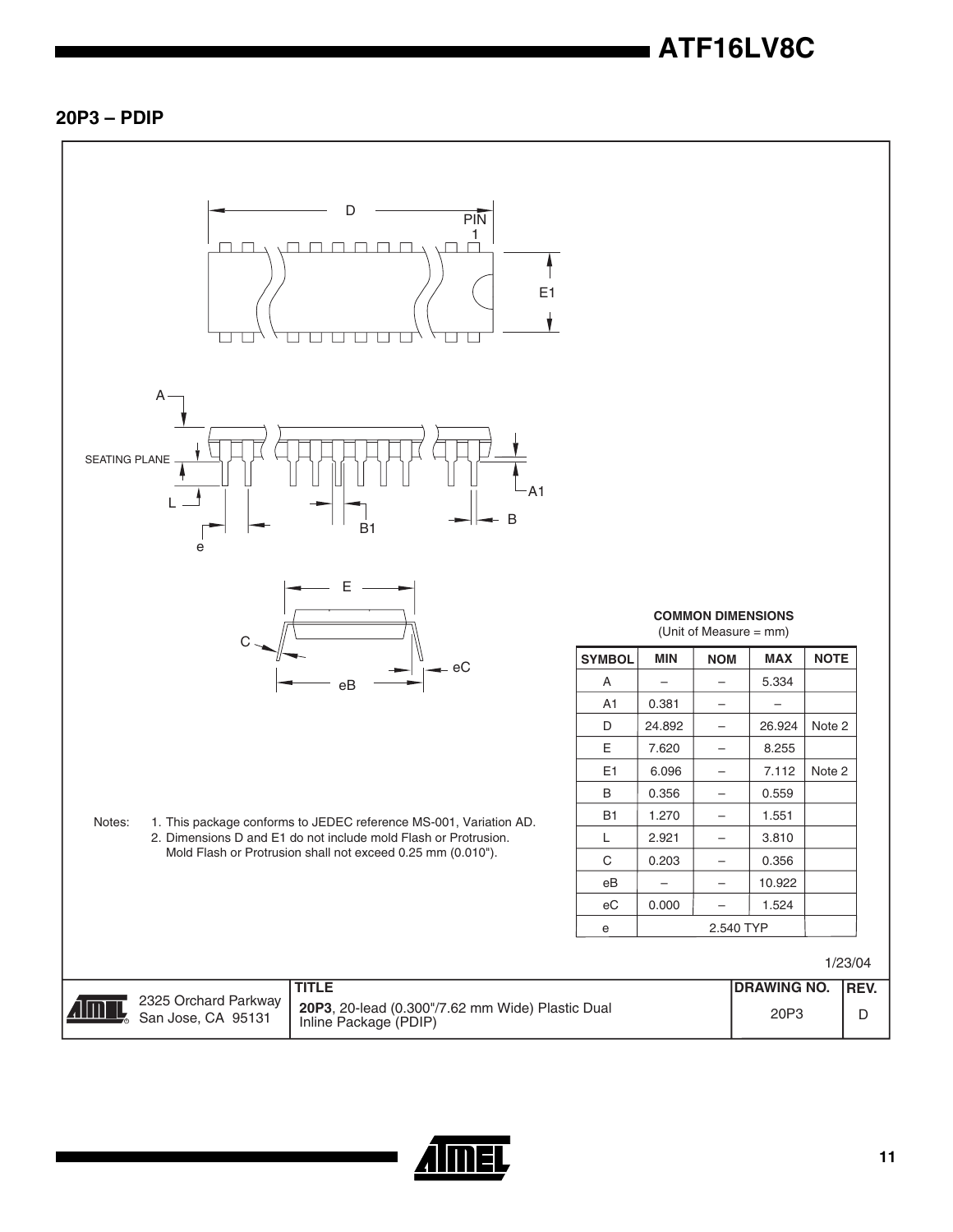

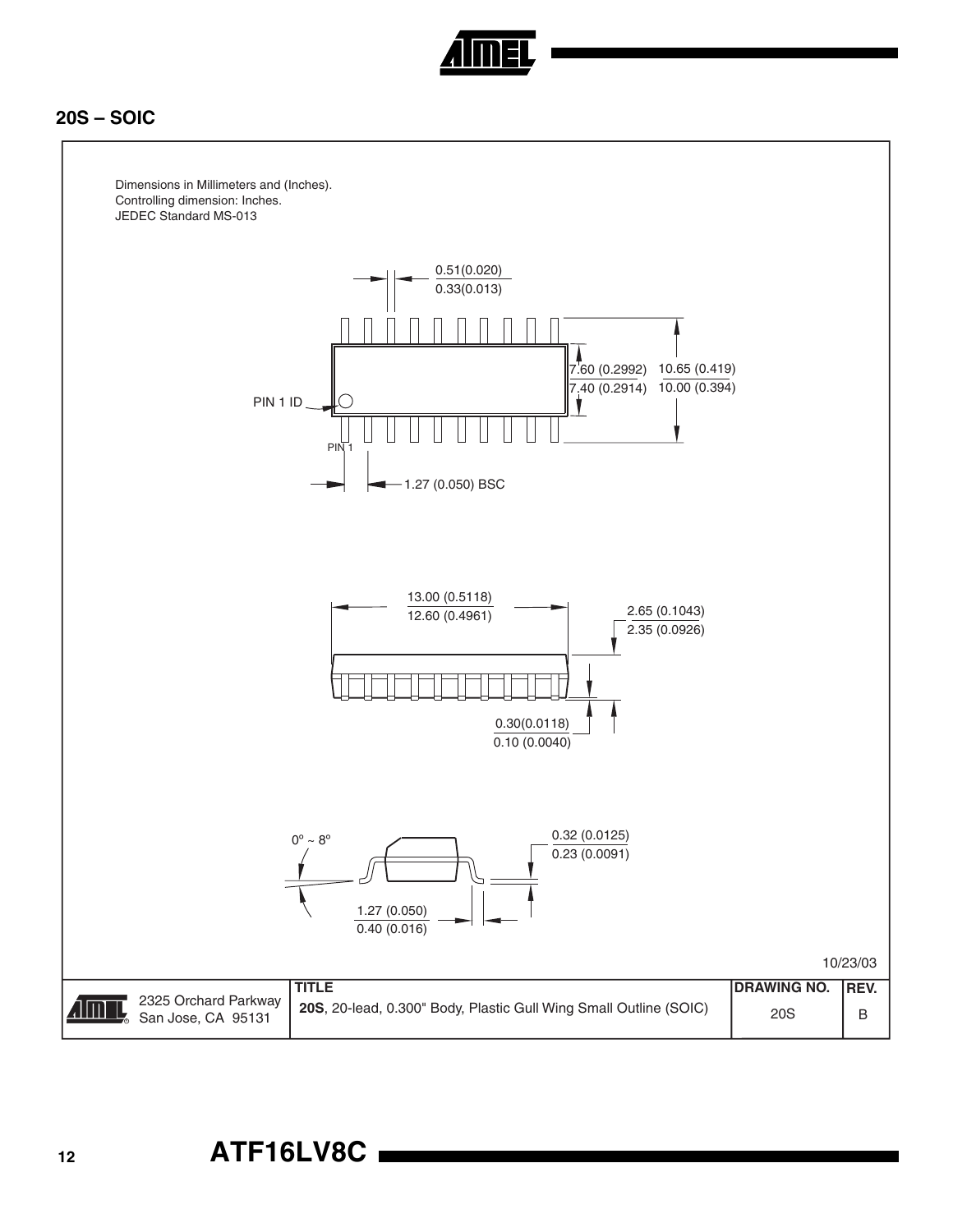**20X – TSSOP**



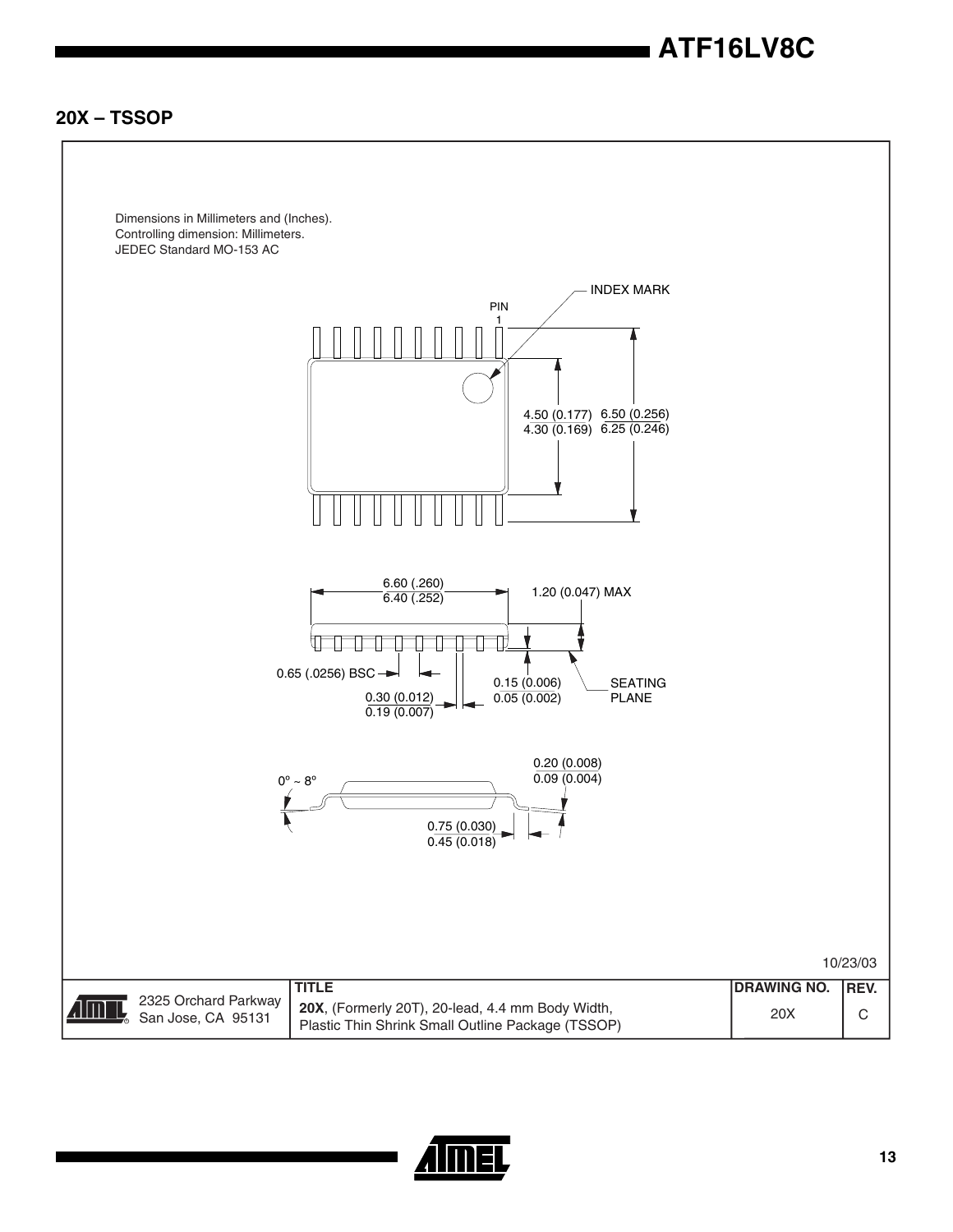

# **Revision History**

| <b>Revision Level - Revision Date</b> | Historv                      |
|---------------------------------------|------------------------------|
| H – June 2006                         | Added Green package options. |